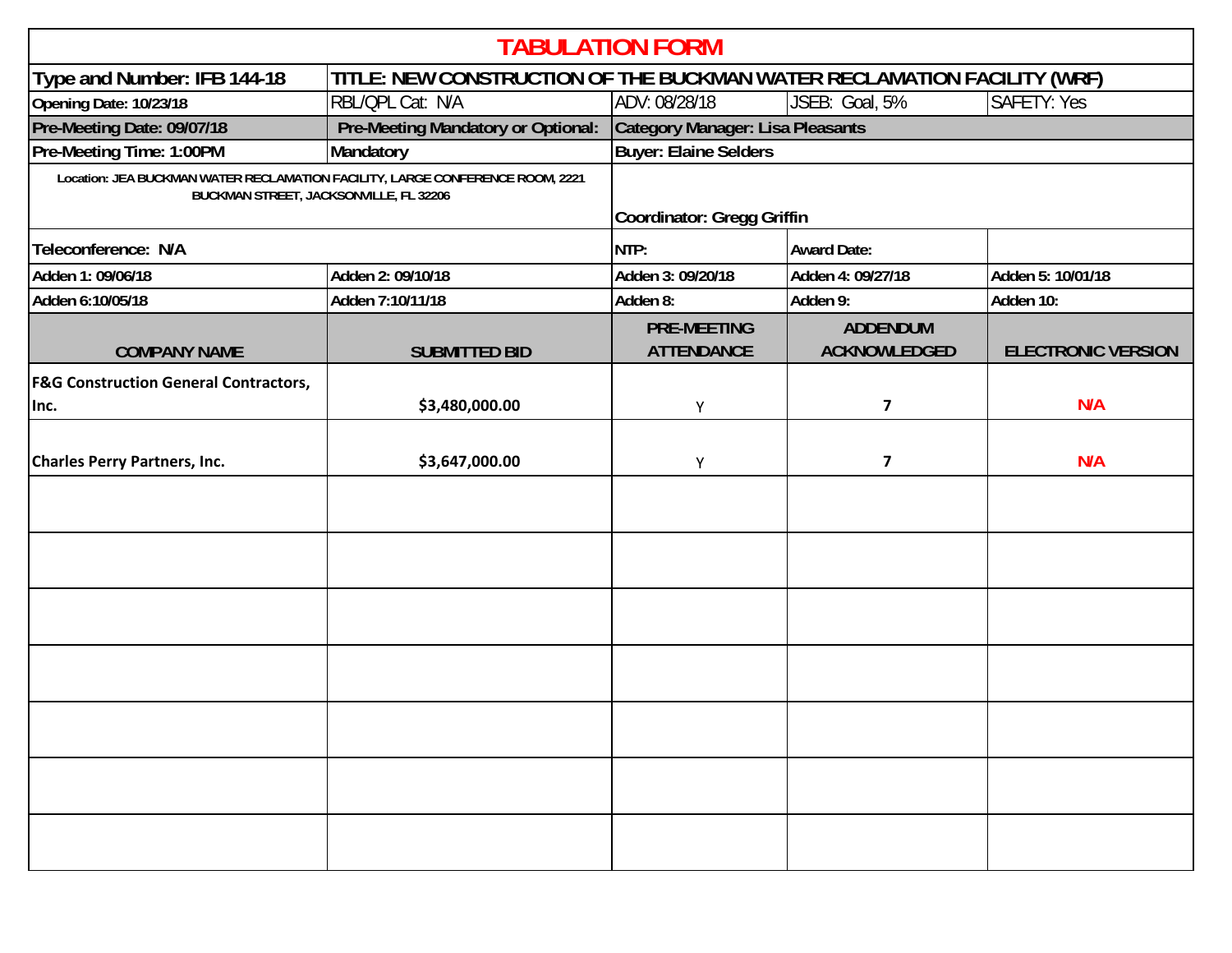| <b>TABULATION FORM</b>                                                    |                                    |                                                                            |                     |                           |  |  |  |  |
|---------------------------------------------------------------------------|------------------------------------|----------------------------------------------------------------------------|---------------------|---------------------------|--|--|--|--|
| Type and Number: ITN 001-19                                               |                                    | TITLE: Engineering Design for Mandarin WRF Warehouse and Site Improvements |                     |                           |  |  |  |  |
| Opening Date: 10/23/18                                                    | RBL/QPL Cat: N/A                   | ADV: 09/27/18<br>JSEB: Scoring<br>SAFETY: No                               |                     |                           |  |  |  |  |
| Pre-Meeting Date: 10/04/18                                                | Pre-Meeting Mandatory or Optional: | Category Manager: Lisa Pleasants                                           |                     |                           |  |  |  |  |
| Pre-Meeting Time: 09:00AM                                                 | <b>Optional</b>                    | <b>Buyer: Elaine Selders</b>                                               |                     |                           |  |  |  |  |
| Location: JEA Customer Center, 1st Floor, Room 002, 21 W. Church Street., |                                    |                                                                            |                     |                           |  |  |  |  |
| Jacksonville, FL 32202                                                    |                                    | Coordinator: William Breadon                                               |                     |                           |  |  |  |  |
| Teleconference: TELECONFERENCE DIAL IN: 1.888.384.9090                    |                                    |                                                                            |                     |                           |  |  |  |  |
| <b>TELECONFERENCE PARTICIPATION CODE: 428598</b>                          |                                    |                                                                            |                     |                           |  |  |  |  |
|                                                                           |                                    | NTP:                                                                       | <b>Award Date:</b>  |                           |  |  |  |  |
| Adden 1: 10/03/18                                                         | Adden 2: 10/09/18                  | Adden 3: 10/16/18                                                          | Adden 4:            | Adden 5:                  |  |  |  |  |
| Adden 6:                                                                  | Adden 7:                           | Adden 8:                                                                   | Adden 9:            | Adden 10:                 |  |  |  |  |
|                                                                           |                                    | <b>PRE-MEETING</b>                                                         | <b>ADDENDUM</b>     |                           |  |  |  |  |
| <b>COMPANY NAME</b>                                                       | <b>SUBMITTED BID</b>               | <b>ATTENDANCE</b>                                                          | <b>ACKNOWLEDGED</b> | <b>ELECTRONIC VERSION</b> |  |  |  |  |
|                                                                           |                                    |                                                                            |                     |                           |  |  |  |  |
| Michael Baker International, Inc.                                         | <b>Received</b>                    | Υ                                                                          | 3                   | <b>CD/FD</b>              |  |  |  |  |
|                                                                           |                                    |                                                                            |                     |                           |  |  |  |  |
|                                                                           | <b>Received</b>                    | Υ                                                                          |                     | <b>CD/FD</b>              |  |  |  |  |
| <b>PQH Group</b>                                                          |                                    |                                                                            | 3                   |                           |  |  |  |  |
|                                                                           |                                    |                                                                            |                     |                           |  |  |  |  |
| <b>Bhide &amp; Hall Architects, P.A.</b>                                  | <b>Received</b>                    | Υ                                                                          | 3                   | <b>CD/FD</b>              |  |  |  |  |
|                                                                           |                                    |                                                                            |                     |                           |  |  |  |  |
|                                                                           |                                    |                                                                            |                     |                           |  |  |  |  |
|                                                                           |                                    |                                                                            |                     |                           |  |  |  |  |
|                                                                           |                                    |                                                                            |                     |                           |  |  |  |  |
|                                                                           |                                    |                                                                            |                     |                           |  |  |  |  |
|                                                                           |                                    |                                                                            |                     |                           |  |  |  |  |
|                                                                           |                                    |                                                                            |                     |                           |  |  |  |  |
|                                                                           |                                    |                                                                            |                     |                           |  |  |  |  |
|                                                                           |                                    |                                                                            |                     |                           |  |  |  |  |
|                                                                           |                                    |                                                                            |                     |                           |  |  |  |  |
|                                                                           |                                    |                                                                            |                     |                           |  |  |  |  |
|                                                                           |                                    |                                                                            |                     |                           |  |  |  |  |
|                                                                           |                                    |                                                                            |                     |                           |  |  |  |  |